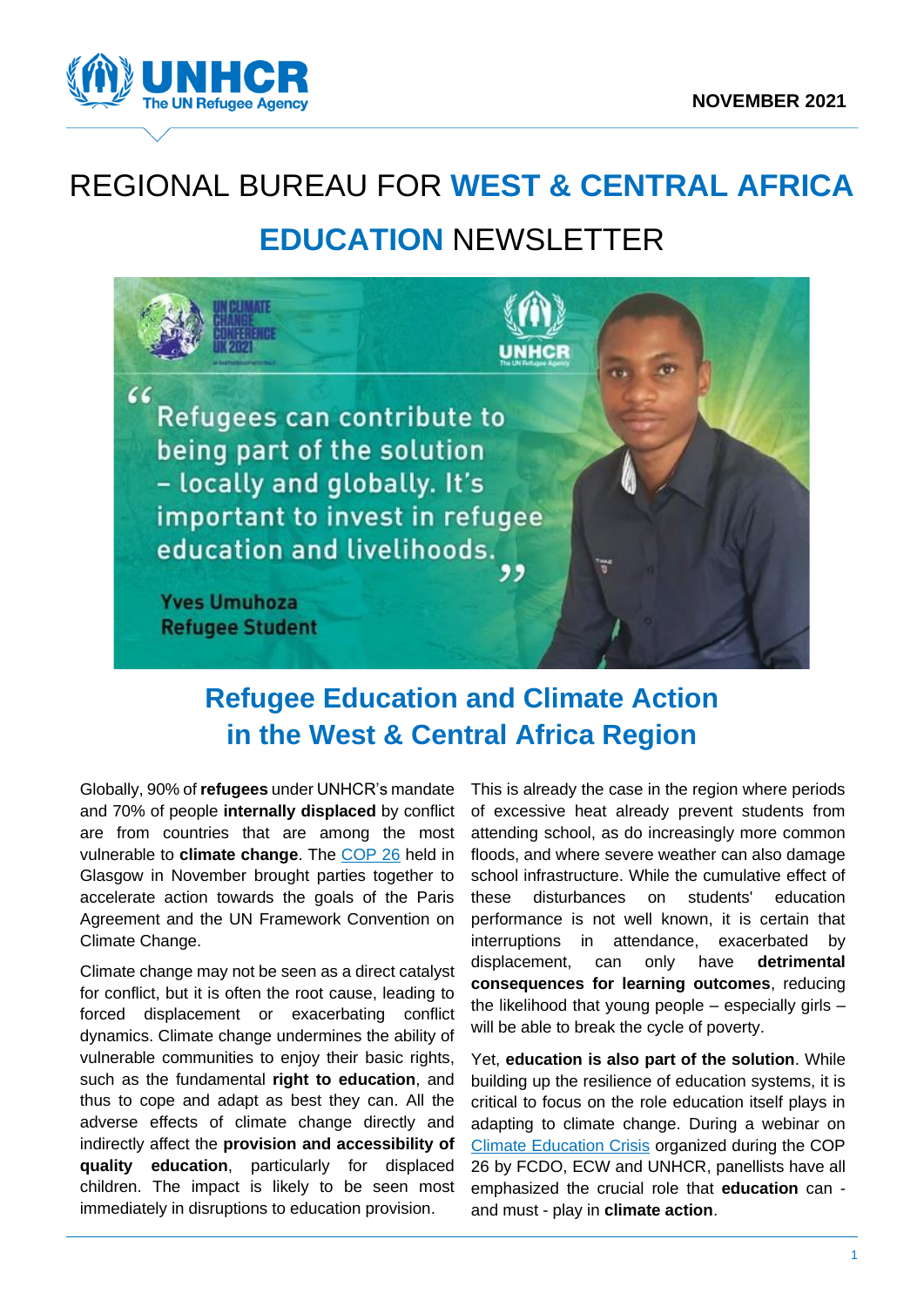

### **UNHCR'S EDUCATION INTERVENTIONS**



#### [CAMEROON & CHAD] Educate a Child Programme: Strengthening Access to Quality Primary Education for Refugee Children

Since 2012, the [UNHCR-Educate A Child \(EAC\)](https://www.unhcr.org/educate-a-child.html) Programme, supported by **UNHCR** and the **Education Above All Foundation (EAA)**, has greatly contributed to enhance access to quality primary education for displaced children around the world.

The programme helps UNHCR and its partners improve the quality of teaching and learning, ensure safe learning environments for children, promote awareness and advocacy on the importance of education, and strengthen capacity and partnerships with ministries of education and others to enable more refugee children to attend school in **14 countries**, including in **Cameroon** and **Chad** for the West & Central Africa region.



During the 2020 implementation period, a total of **18,951 refugee children** were newly enrolled in targeted primary schools in the two countries

Refugee children from the Central African Republic at an EAC-supported school in eastern Cameroon. @UNHCR/Xavier Bourgois

(3,248 in Cameroon and 15,703 in Chad), while over **1,100 teachers** and **2,400 community members** were trained.





*Read [Raising the Bar: Promising Practices for Refugee](https://www.unhcr.org/5fa2d3c87)  [Education from UNHCR and Educate A Child](https://www.unhcr.org/5fa2d3c87), a compilation of innovative practices in education in 14 countries receiving Educate a Child funding.*

#### [CHAD] [Quality and Certified Vocational Training for Young Refugees](https://jrs.net/en/story/chad-young-refugees-overcome-barriers-to-higher-education/)



Murielle and Fanné when receiving their diploma. @UNHCR/A. Ngargoune

In Chad, 45 students, including **25 refugees**, at the **Don Bosco vocational training centre** in N'Djamena have received their diplomas. These graduates were enrolled in various courses: cooking and pastry-making, computer maintenance, building electricity, sewing and secretarial work.

*"My greatest satisfaction is to have a degree in my country of asylum. This means that you can succeed anywhere."* - Murielle, refugee student at the Don Bosco vocational training center in N'Djamena.

The training of 25 refugees was supported by UNHCR, thanks to the partnership agreement between UNHCR and the Don Bosco Centre through the **vocational training and socioprofessional integration programme** for young refugees in Chad. A total of **49 refugees** have graduated since the agreement was signed.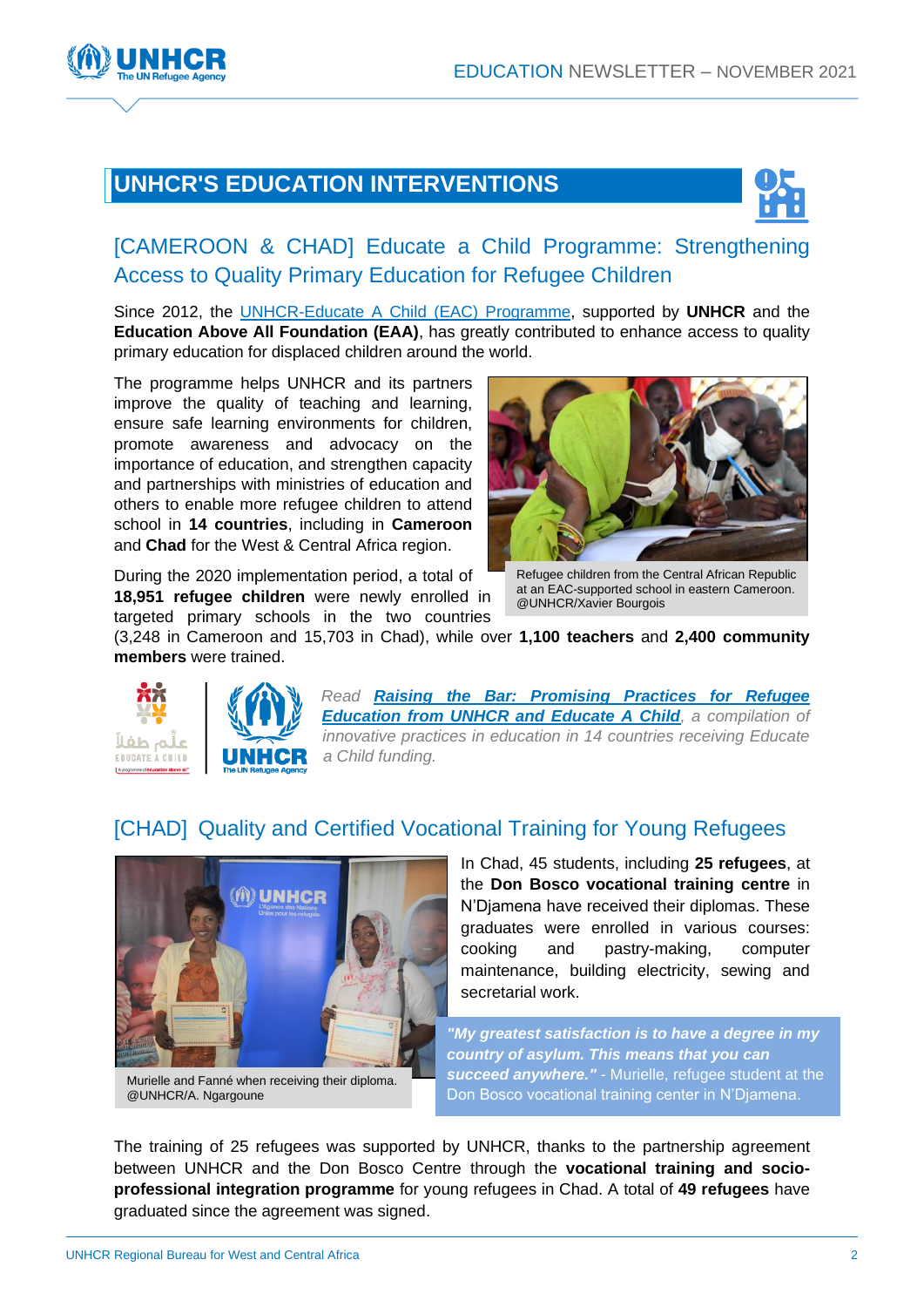

#### [\[NIGER\]](https://twitter.com/UNHCRfrance/status/1438509282694074370) Improving Refugees' Access to Higher Education through Connected Learning



Meeting between UNHCR, the Minister of Higher Education and Research of Niger and the Rector of the Abdou Moumouni University in Niamey @UNHCR/B. Younoussa Siddo

Aiming at improving refugees' access to higher education across West and Central Africa, UNHCR will organise in February 2022 a **regional roundtable** on [Connected Higher Education.](https://www.unhcr.org/connected-learning.html) In preparation for this roundtable, a mission from UNHCR's Regional Bureau and HQ visited Niger from 8 to 14 November, to meet with key actors working in the field of **distance learning** and **digital inclusion**. UNHCR met with the Minister of Higher Education and Research and the Rector of the Abdou Moumouni University in Niamey to discuss

opportunities and challenges for the implementation of connected higher education in national public universities, and ways to increase refugee enrolment through distance learning.

On Friday 19 November, UNHCR Niger and its implementing partner for the DAFI programme, the International Committee for Emergency Relief and Development (CIAUD), organised an **advocacy** ceremony aimed at increasing partners' engagement for the **financing of higher education for refugees** in Niger. During the ceremony, the Minister of Higher Education and Research of Niger made a commitment to discuss with the heads of private institutes to offer a reduction of 25% to 50% on school fees for young



M. Emmanuel Gignac, during the advocacy ceremony on refuge higher education. @UNHCR/B. Younoussa Siddo

refugees living in Niger. Following the Minister, the heads of private institutes also committed to granting **scholarships** to eligible refugees for Bachelor and Master cycles.

#### [NIGERIA] [How Investing in Tertiary Education of Refugees can Improve](https://www.unhcr.org/ng/13725-i-knelt-down-and-thanked-god.html)  [the Situation of their Communities](https://www.unhcr.org/ng/13725-i-knelt-down-and-thanked-god.html)

Like many refugees in Nigeria, Rose and Ochang fled Cameroon leaving behind their dream of pursuing university studies. After being selected for a **DAFI scholarship**, their lives as refugees changed significantly: they became university students and regained hope that one day they would be able to work in their dream job.



*Read Rose and Ochang story [here](https://www.unhcr.org/ng/13725-i-knelt-down-and-thanked-god.html) and learn more about UNHCR Nigeria education interventions in their [Annual Education](https://eur02.safelinks.protection.outlook.com/?url=https%3A%2F%2Funhcr.us8.list-manage.com%2Ftrack%2Fclick%3Fu%3D4f36f6383abf75b05e839d4cb%26id%3Dfb099ae623%26e%3Dd8f282a39d&data=04%7C01%7Cberquin%40unhcr.org%7Cb257473a80af41137a8208d9bb0e1964%7Ce5c37981666441348a0c6543d2af80be%7C0%7C0%7C637746491505085296%7CUnknown%7CTWFpbGZsb3d8eyJWIjoiMC4wLjAwMDAiLCJQIjoiV2luMzIiLCJBTiI6Ik1haWwiLCJXVCI6Mn0%3D%7C3000&sdata=QAU%2Fe6zsaB0sbpZmZVPQYu6RBF9YS0k6Zvq54SyC5t4%3D&reserved=0)  [Factsheet](https://eur02.safelinks.protection.outlook.com/?url=https%3A%2F%2Funhcr.us8.list-manage.com%2Ftrack%2Fclick%3Fu%3D4f36f6383abf75b05e839d4cb%26id%3Dfb099ae623%26e%3Dd8f282a39d&data=04%7C01%7Cberquin%40unhcr.org%7Cb257473a80af41137a8208d9bb0e1964%7Ce5c37981666441348a0c6543d2af80be%7C0%7C0%7C637746491505085296%7CUnknown%7CTWFpbGZsb3d8eyJWIjoiMC4wLjAwMDAiLCJQIjoiV2luMzIiLCJBTiI6Ik1haWwiLCJXVCI6Mn0%3D%7C3000&sdata=QAU%2Fe6zsaB0sbpZmZVPQYu6RBF9YS0k6Zvq54SyC5t4%3D&reserved=0).*

Financed by the governments of **Germany**, **Denmark**, and **Czechia** as well as UNHCR and private donors, the [DAFI programme](https://www.unhcr.org/dafi-scholarships.html) is currently supporting ove[r 650 young men and](https://www.unhcr.org/publications/brochures/6177e5204/dafi-annual-report-2020.html)  [women in the West and Central Africa region.](https://www.unhcr.org/publications/brochures/6177e5204/dafi-annual-report-2020.html)

*"When I graduate, I would love to open a [sm](https://www.unhcr.org/ng/13725-i-knelt-down-and-thanked-god.html)all medicine store in the refugee settlement and work as community health worker in the health centre."* - Rose, DAFI student at the Community Health at the College of Health Sciences and Technology of Ogoja.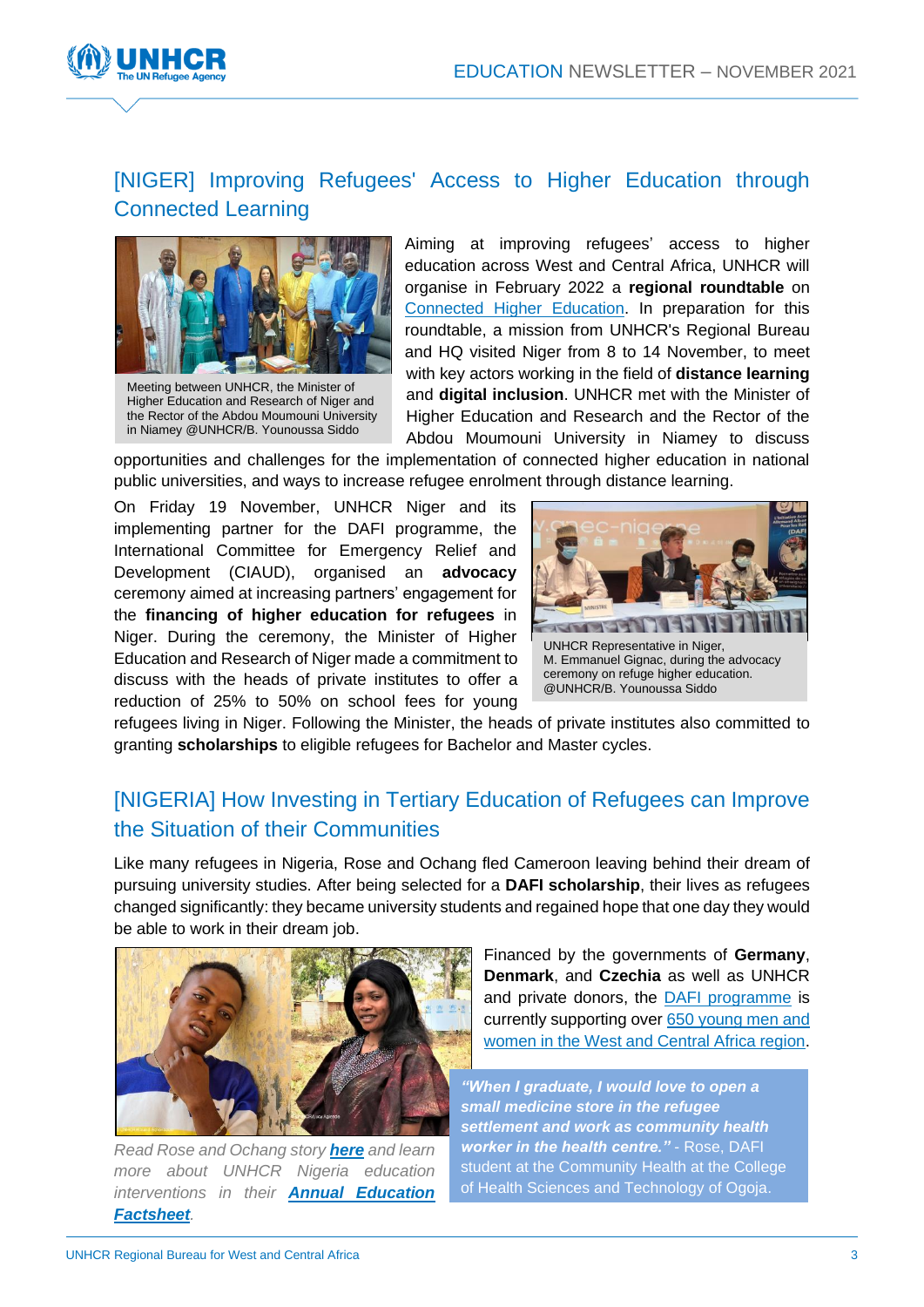

## **EDUCATION RESOURCES**



#### [\[IDMC\] Impacts of Displacement: Displaced by Violence in Nigeria](https://www.internal-displacement.org/publications/impacts-of-displacement-displaced-by-violence-jos-nigeria)



The International Displacement Monitoring Centre (IDMC) conducted a study in 2021 to measure the **impacts of internal displacement** on the livelihoods, housing, health, **education** and security of people displaced by violence and on the non-displaced local community in Jos, a city in Nigeria's Plateau State.

The study aims to inform more comprehensive and inclusive assistance to affected populations. This report presents its key findings.

*Access the Report [here](https://www.internal-displacement.org/publications/impacts-of-displacement-displaced-by-violence-jos-nigeria).*

#### [\[UNESCO\] Global Education Monitoring Report](https://unesdoc.unesco.org/ark:/48223/pf0000379875) 2021/22: Non-State [Actors in Education](https://unesdoc.unesco.org/ark:/48223/pf0000379875)

The new [2021/2 Global Education Monitoring Report on non-state](https://unesdoc.unesco.org/ark:/48223/pf0000379875)  actors in education, *[Who chooses? Who loses?](https://unesdoc.unesco.org/ark:/48223/pf0000379875)* is now available. The report shows the extent to which non-state actors are engaged in education, revealing that **350 million** children and youth are now educated in **non-state schools** worldwide. The report invites policymakers to question relationships with non-state actors in terms of fundamental choices: between equity and freedom of choice; between encouraging initiative and setting standards; between groups of varying means and needs; between immediate commitments under SDG 4 and those to be progressively realized, and between education and other social sectors.



*Access the Report [here](https://unesdoc.unesco.org/ark:/48223/pf0000379875).*

#### [\[USAID\] Resilience in Return to Learning during COVID-19 Case Studies](https://www.eccnetwork.net/resources/resilience-return-learning-case-studies)  [& Synthesis Report](https://www.eccnetwork.net/resources/resilience-return-learning-case-studies)



RESILIENCE IN RETURN TO LEARNING **DURING COVID-19** FIVE-COUNTRY SYNTHESIS REPORT

*Access the Resource [here](https://www.eccnetwork.net/resources/resilience-return-learning-case-studies).*

Five **case study reports** were produced to document the Return to Learning process during the first 14 months of the COVID-19 pandemic in Colombia, Georgia, Lebanon, **Nigeria**, and Zambia. Each case study was completed over the course of five months of interviews with education stakeholders in the respective countries to examine, describe, and analyze the specific localized processes and decision-making of education system stakeholders.

Additionally, a synthesis report was prepared that both summarizes the **Return to Learning plans and processes** from the five case studies, and also examines how, based on those findings, USAID's Education and Resilience Conceptual Framework can be understood in relation to pathways of resilience and vulnerability.